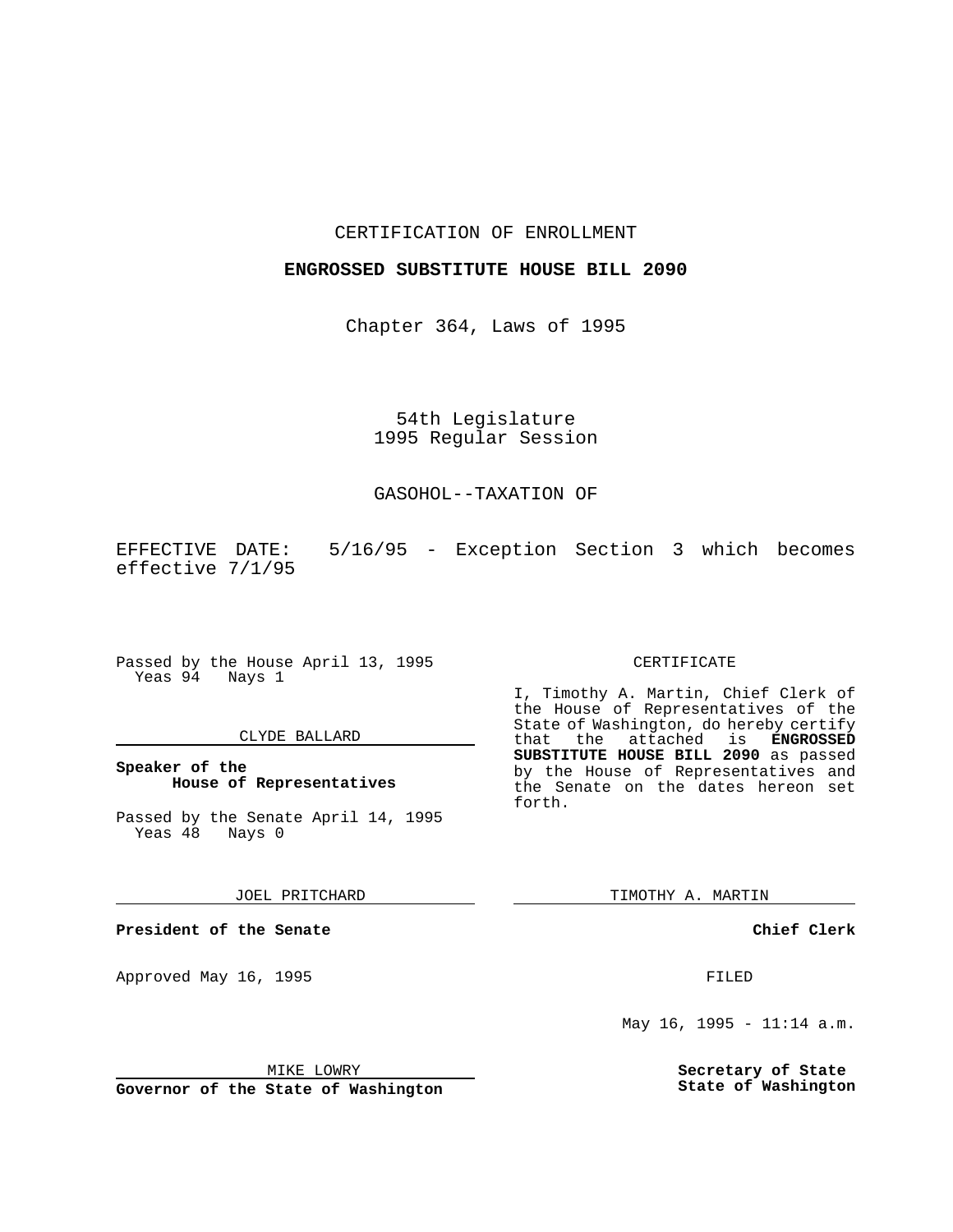# **ENGROSSED SUBSTITUTE HOUSE BILL 2090** \_\_\_\_\_\_\_\_\_\_\_\_\_\_\_\_\_\_\_\_\_\_\_\_\_\_\_\_\_\_\_\_\_\_\_\_\_\_\_\_\_\_\_\_\_\_\_

\_\_\_\_\_\_\_\_\_\_\_\_\_\_\_\_\_\_\_\_\_\_\_\_\_\_\_\_\_\_\_\_\_\_\_\_\_\_\_\_\_\_\_\_\_\_\_

Passed Legislature - 1995 Regular Session

## **State of Washington 54th Legislature 1995 Regular Session**

**By** House Committee on Transportation (originally sponsored by Representatives K. Schmidt, R. Fisher, Mitchell, Scott, Robertson, Hatfield, Skinner, Tokuda, Buck, Elliot, Ogden, Cairnes, Romero, Brown, Quall, Chopp, Patterson, Hankins and Blanton)

Read first time 04/11/95.

 AN ACT Relating to taxation of gasohol; amending 1994 c 225 s 3 (uncodified); reenacting and amending RCW 82.36.2251; adding a new section to chapter 225, Laws of 1994; creating new sections; providing an effective date; and declaring an emergency.

5 BE IT ENACTED BY THE LEGISLATURE OF THE STATE OF WASHINGTON:

 NEW SECTION. **Sec. 1.** A new section to read as follows is added to chapter 225, Laws of 1994, as section 1.5 thereof, to appear between sections 1 and 2, if that act is submitted to a vote of the people under the operation of section 3 thereof:

 The gasohol exemption and credit was created in 1980 to help in- state producers of alcohol. The legislature finds that, for the following reasons, the gasohol exemption and credit granted to motor fuel distributors is not in the best interest of the citizens of the state of Washington:

 (1) The federal Clean Air Act requires the use of gasohol or other oxygenated fuels in King, Pierce, Snohomish, Clark, and Spokane counties during fall and winter months, thereby diminishing the need to 18 provide incentives to alcohol producers;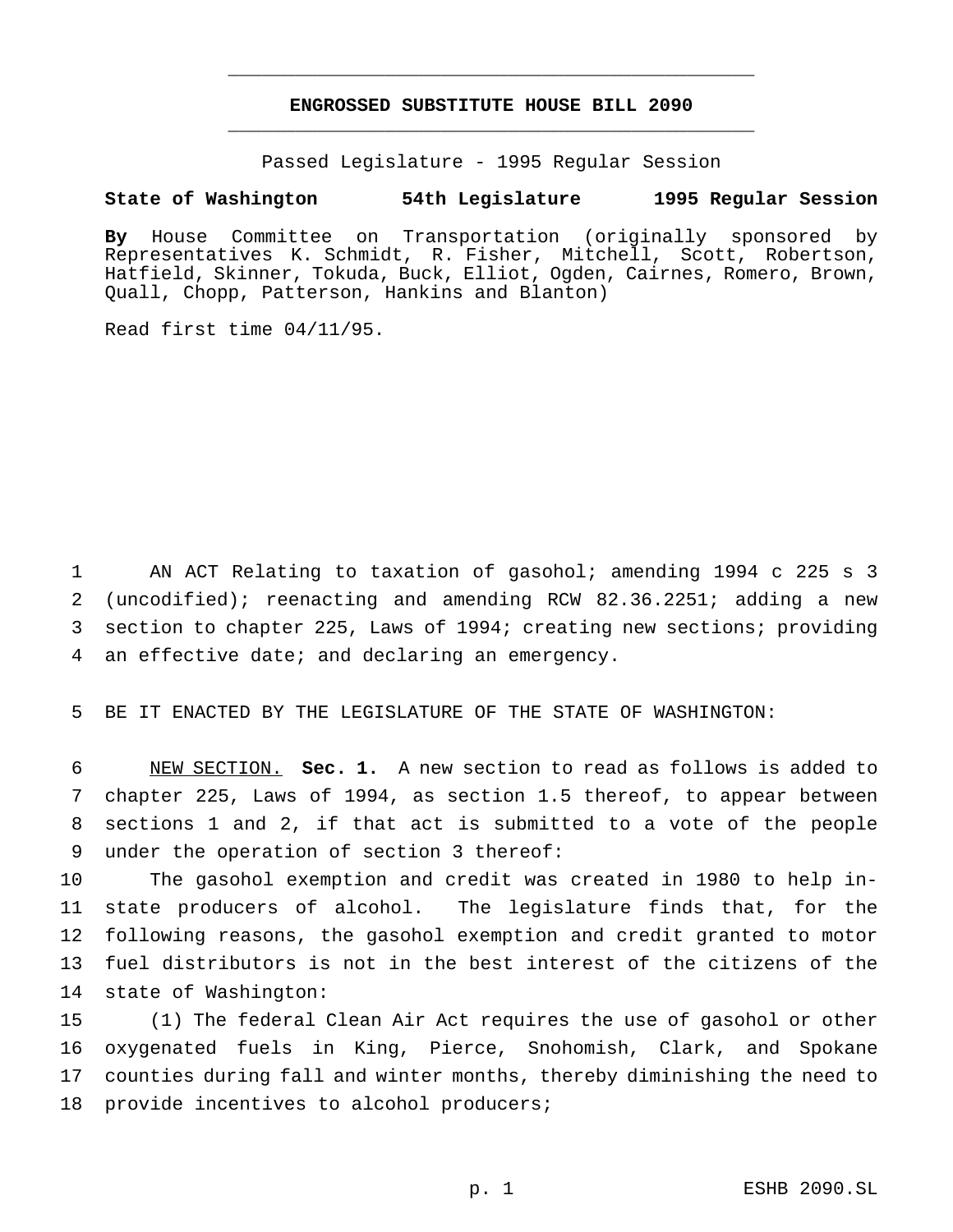(2) The federal government also provides a fuel tax exemption of up to 5.4 cents per gallon of gasohol;

 (3) If continued, the state exemption will cost the state about thirty million dollars per year, the equivalent of a one-cent gasoline tax;

 (4) Only three of the seventeen alcohol producers certified to benefit from the exemption in 1993 are located in Washington;

 (5) Over ninety percent of the alcohol qualifying for the exemption is provided by out-of-state firms, including several from outside the country;

 (6) Gas tax revenue lost because of the exemption is badly needed for state, city, and county transportation projects.

 NEW SECTION. **Sec. 2.** For the reasons enumerated in section 1 of this act, the legislature repealed the tax exemption and credit benefiting gasohol producers by passing ESHB 2326 in 1994. The legislature's position is that section 1 of ESHB 2326, which is the portion of the bill that repealed the tax exemption enjoyed by foreign and domestic companies producing gasohol, is not subject to the requirements of section 13, chapter 2, Laws of 1994 (commonly known as section 13 of I-601) because, among other reasons, existing law RCW 43.135.020(2) excludes highway trust fund revenue from its provisions. The legislature hereby provides a refund system to be used in lieu of the gasohol tax exemption and credit. Refunds will be disbursed only if an appellate or supreme court of this state invalidates section 1 of ESHB 2326 and the people reject the measure at the November general election.

 **Sec. 3.** RCW 82.36.2251 and 1993 c 268 s 2 are each reenacted and amended to read as follows:

29 (1) In lieu of the former tax exemption and credit, a distributor is eligible for a refund of the motor fuel tax paid under this chapter 31 on alcohol of any proof that is sold in this state for use as fuel in motor vehicles, farm implements and machines, or implements of 33 husbandry ((is exempt from the motor vehicle fuel tax under this 34 chapter)) if such alcohol was manufactured by a company that has been verified by the department as having sold less than eight million gallons of alcohol for use as motor fuel in the prior calendar year.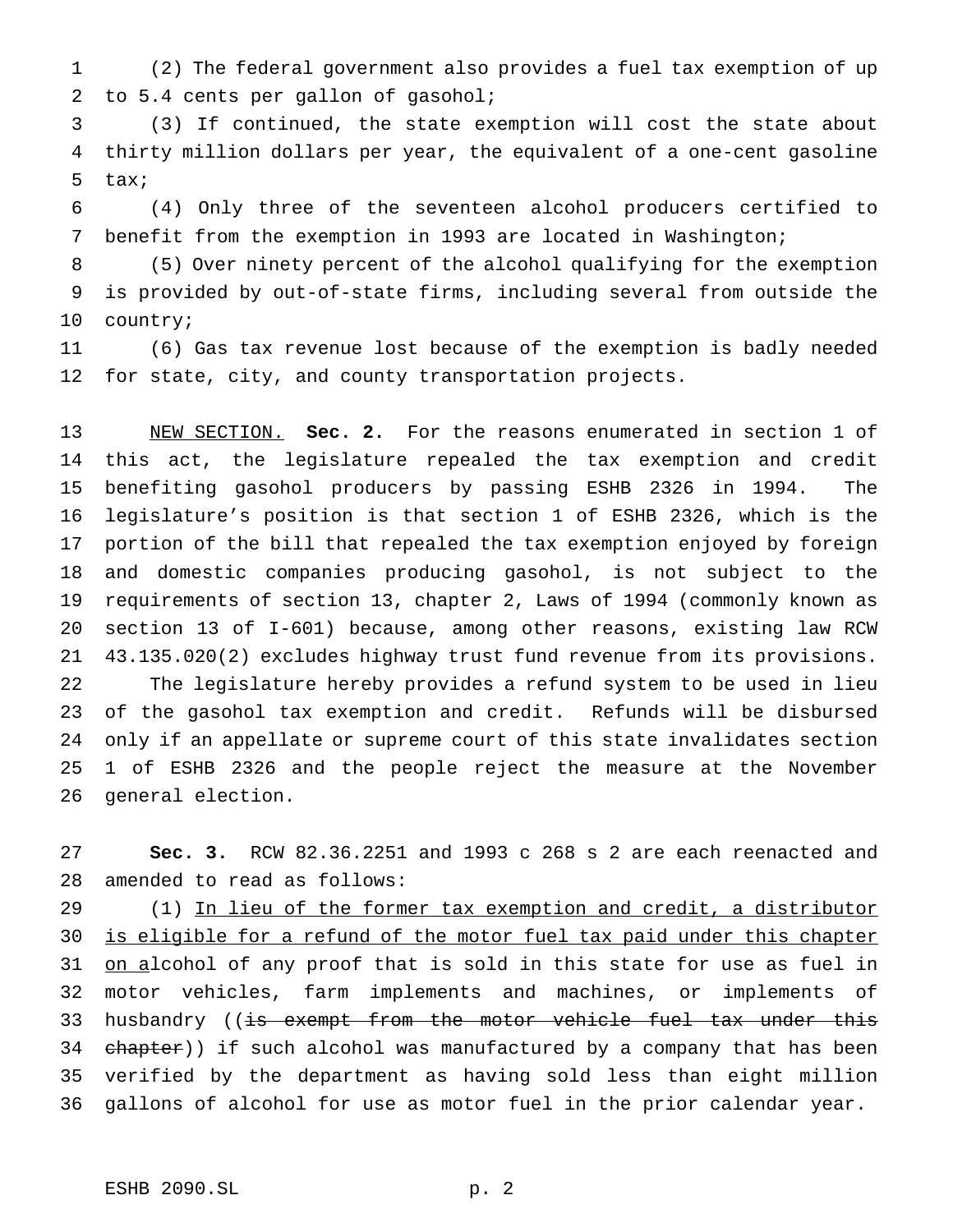1 (2) In addition, a tax ((eredit)) refund of sixty percent of the tax rate imposed by RCW 82.36.025 shall be given for every gallon of 3 alcohol receiving ((the exemption)) a refund under subsection (1) of this section and used in an alcohol-gasoline blend which contains at least nine and one-half percent or more by volume of alcohol: 6 PROVIDED, That in no case may the tax  $((\text{credit}))$  refund claimed be 7 greater than the tax due on the gasoline portion of the blended fuel: AND PROVIDED FURTHER, That no refunds may be issued to distributors who fail to remit taxes owed under this chapter.

10 (3) Any tax refunds provided under this section must be made from 11 the gasohol exemption holding account, created under RCW 12 46.68.090(1)(1). The tax exemption refund will be based upon the difference between the amount of tax collected on the original taxable 14 sale invoice and the rebilled taxable sale invoice that reflects the 15 alcohol that is exempt from the motor fuel tax.

(4) This section shall expire on December 31, 1999.

 **Sec. 4.** 1994 c 225 s 3 (uncodified) is amended to read as follows: (1) If a court enters a final order invalidating or remanding section 1, chapter 225, Laws of 1994 on the grounds that it does not comply with section 13, chapter 2, Laws of 1994, it is the intent of 21 the legislature that ((this measure)) chapter 225, Laws of 1994 as 22 amended be submitted to the people for their adoption, ratification, or rejection, at the next succeeding general election to be held in this state, in accordance with Article II, section 1 of the state Constitution, as amended, and the laws adopted to facilitate the operation thereof.

 (2) If a court remands this act for a vote of the people, the ballot title shall be substantially as follows: "Shall the alcohol fuel tax exemption given to fuel distributors be eliminated?"

 (3) If the voters approve the repeal as provided in section 1 of 31 this act, the repeal shall be made retroactive to May 1, 1994.

 NEW SECTION. **Sec. 5.** No refunds authorized under this act shall be provided until 1994 c 225 is rejected by the people at the next November general election. Any funds received as taxes paid subject to refunds authorized in section 3 of this act shall be deposited in the gasohol exemption holding account. The department of licensing is